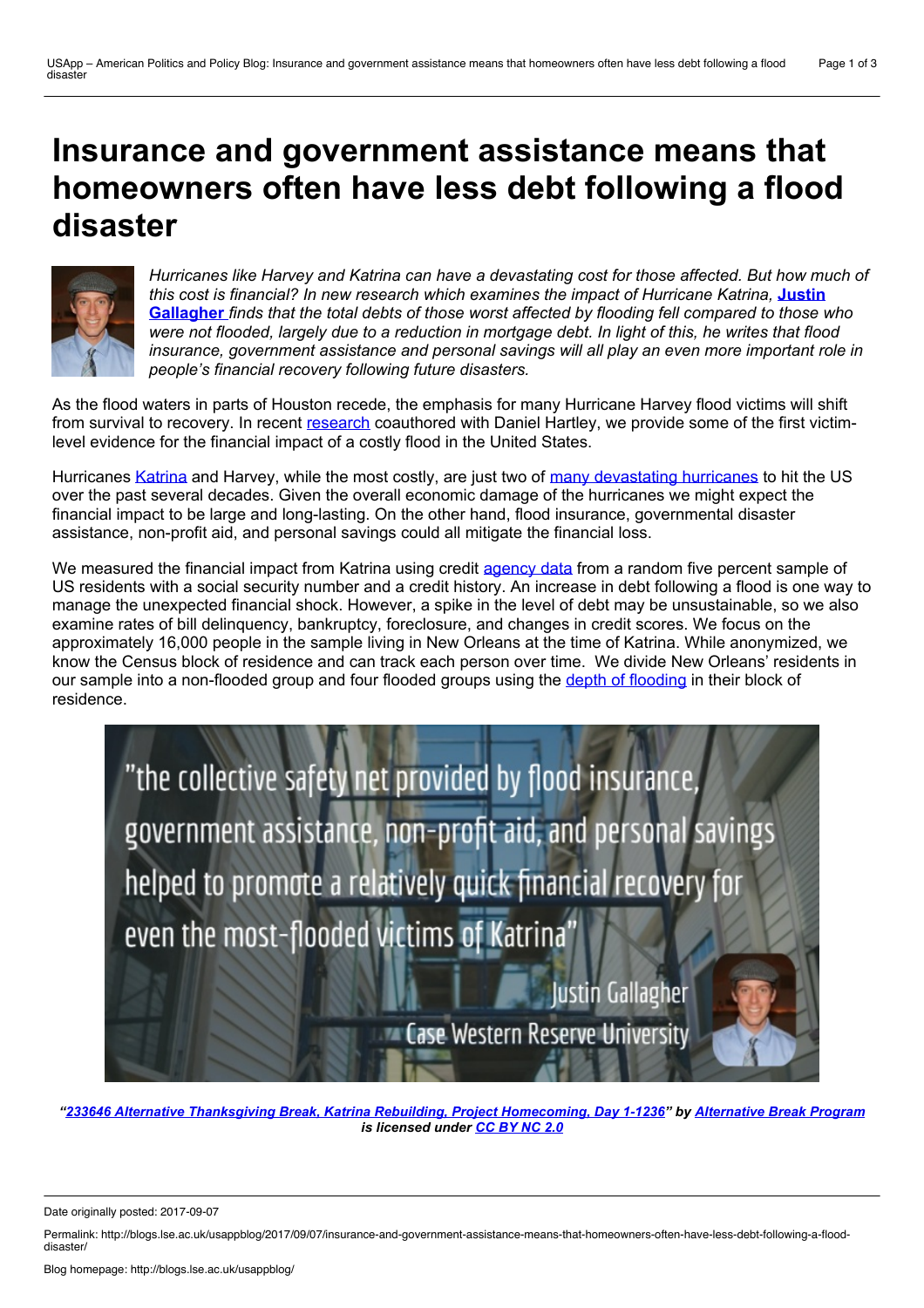Figure 1 shows total average debt balances in dollars for residents in the non-flooded, least-flooded, and mostflooded groups for the three years before and after Katrina. The vertical line is when Katrina floods New Orleans. There are similar pre-Katrina trends in total debt before Katrina for all three groups. Prior to Katrina, debt levels are nearly the same for those residents who will later experience minor and severe flooding.





#### *Source: Federal Reserve Bank of New York / Equifax*

The figure highlights a key finding. Relative to non-flooded residents, the total debt held by the most flooded residents sharply declines immediately following Katrina. The reduction in total debt is due to lower home loan debt. After controlling for the Corps of Engineers' pre-Katrina assessed flood risk and the elevation of the property, home loan debt decreases by about \$12,000 for the most flooded residents relative to non-flooded residents. This is true regardless of whether we control for other socioeconomic and demographic factors.

The credit agency data indicate, apart from the reduction in home loan debt, that flooding from Katrina had a modest and relatively short-lived negative impact on the personal finance of the most flooded residents. On average, there is a temporary increase of about \$500 (15 percent) in credit card debt for the most flooded residents that lasts less than one year. There is no change in auto or student loan debt. Ninety day bill delinquency rates are about ten percent higher for one quarter. Credit scores are about one percent lower for two years.

One limitation of our study is that we do not observe savings or incomes. Nevertheless, our conclusion is also supported by another [recent](http://deryugina.com/2017-05-11-hurricane_katrina_draft.pdf) study which uses tax return data to compare flooded New Orleans residents to tax filers with similar financial histories living outside of New Orleans. Tatyana Deryugina and coauthors find, beginning a few years after Katrina, that the incomes for Katrina flood victims surpass those not hit by the flood.

Date originally posted: 2017-09-07

Permalink: http://blogs.lse.ac.uk/usappblog/2017/09/07/insurance-and-government-assistance-means-that-homeowners-often-have-less-debt-following-a-flood-<br>disaster/